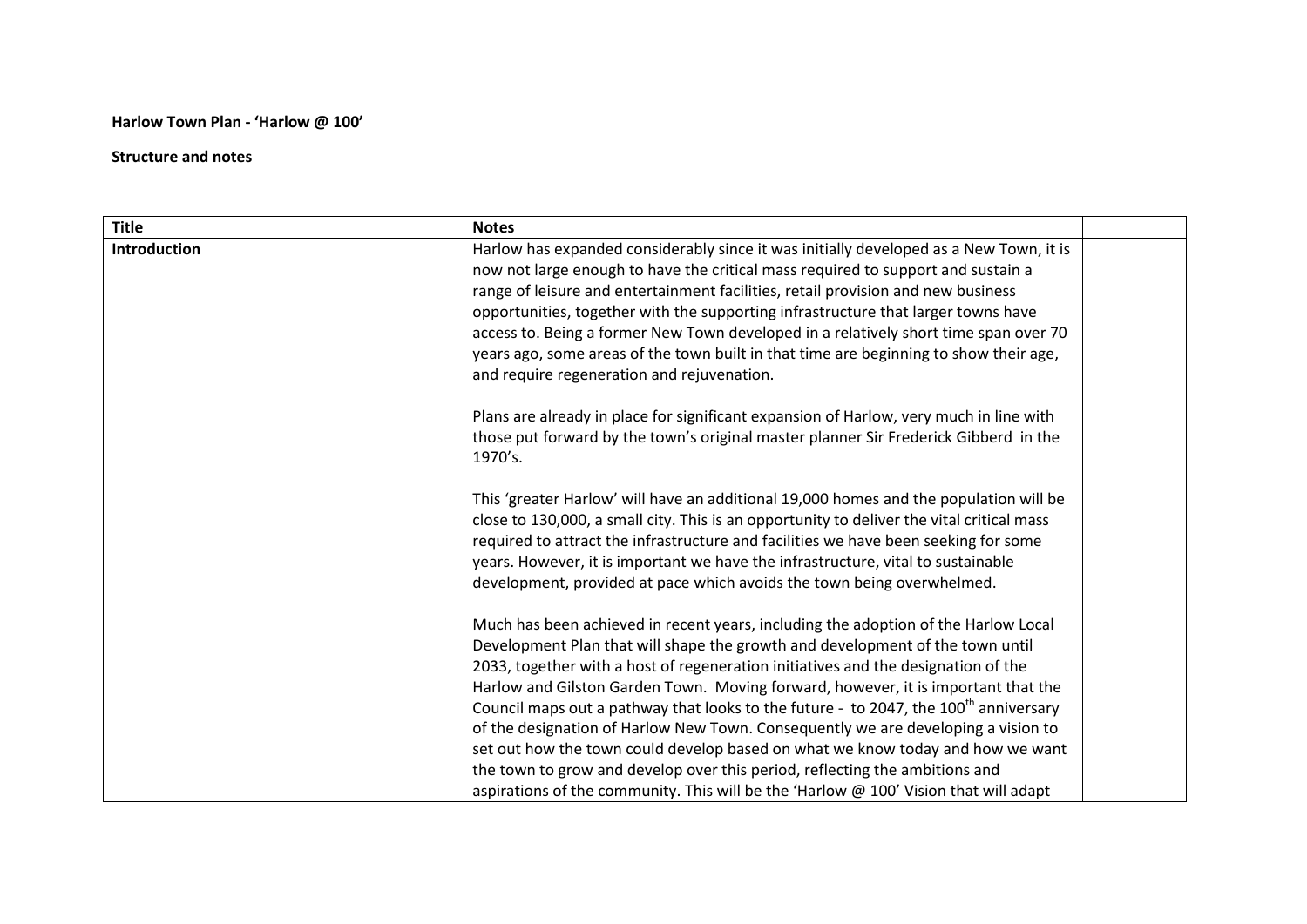|                                                                                                     | and evolve over time.                                                                                                                                                                                                                                                                                                                                                                                                                                                                                                                                                                                                                                                                                                                                                                                                                                                                                                                                                                                                                                                                                                                                                                                                                                                                                                                                                                                                                                                                                                                                                                          |  |
|-----------------------------------------------------------------------------------------------------|------------------------------------------------------------------------------------------------------------------------------------------------------------------------------------------------------------------------------------------------------------------------------------------------------------------------------------------------------------------------------------------------------------------------------------------------------------------------------------------------------------------------------------------------------------------------------------------------------------------------------------------------------------------------------------------------------------------------------------------------------------------------------------------------------------------------------------------------------------------------------------------------------------------------------------------------------------------------------------------------------------------------------------------------------------------------------------------------------------------------------------------------------------------------------------------------------------------------------------------------------------------------------------------------------------------------------------------------------------------------------------------------------------------------------------------------------------------------------------------------------------------------------------------------------------------------------------------------|--|
| <b>Background</b><br>Large-scale investment announced or coming                                     | In recent years the ambitions and aspirations of Harlow, and it's positive<br>attitude towards sustainable growth, has resulted in large scale investment<br>announcements for the town. This has been reinforced by the designation<br>and development of the Harlow Enterprise Zone and the adoption of the<br>Harlow Local Development Plan that has provided certainty and confidence<br>for business investment.<br>This has been strengthened by road improvements in recent years<br>including the Hamburger, Clock Tower and St Marks Roundabouts, London<br>Road improvements and Edinburgh Way. These are coupled with upcoming<br>road improvements including £85m on a new J7a on the M11, £172m of<br>infrastructure works to the north of the town to facilitate the Harlow &<br>Gilston Garden Town developments including widening the existing Stort<br>crossing, creating a new eastern crossing and building a new railway bridge.<br>In addition plans are being put in place for a new £600million hospital to<br>replace PAH, and a new headquarters in the town for UK Health Security<br>Agency (formerly Public Health England) (£500million).<br>In addition, other funding has been secured including Town's Fund<br>investment (£24million)<br>Harlow Investment Fund (£50million) and potential funding through the<br>Community Renewal Fund and the Levelling up Fund for which bids have<br>recently been submitted.<br>Developer investment in the town centre has been positive - including new<br>residential, planned together with retail and commercial. |  |
| Numerous organisations involved in Harlow                                                           | Across Harlow many organisations contribute to the vitality of the town, so in<br>addition to the Council, it is important that we continue to work with our partners                                                                                                                                                                                                                                                                                                                                                                                                                                                                                                                                                                                                                                                                                                                                                                                                                                                                                                                                                                                                                                                                                                                                                                                                                                                                                                                                                                                                                          |  |
| All bodies and organisations have their own aims                                                    | to understand and develop aims and ambitions that can be consolidated into a                                                                                                                                                                                                                                                                                                                                                                                                                                                                                                                                                                                                                                                                                                                                                                                                                                                                                                                                                                                                                                                                                                                                                                                                                                                                                                                                                                                                                                                                                                                   |  |
| and objectives and are moving along their own<br>paths - we need a vision to pull them all together | shared vision. These include:<br><b>Essex County Council,</b>                                                                                                                                                                                                                                                                                                                                                                                                                                                                                                                                                                                                                                                                                                                                                                                                                                                                                                                                                                                                                                                                                                                                                                                                                                                                                                                                                                                                                                                                                                                                  |  |
| into the same direction with a cohesive plan                                                        | Harlow & Gilston Garden Town,                                                                                                                                                                                                                                                                                                                                                                                                                                                                                                                                                                                                                                                                                                                                                                                                                                                                                                                                                                                                                                                                                                                                                                                                                                                                                                                                                                                                                                                                                                                                                                  |  |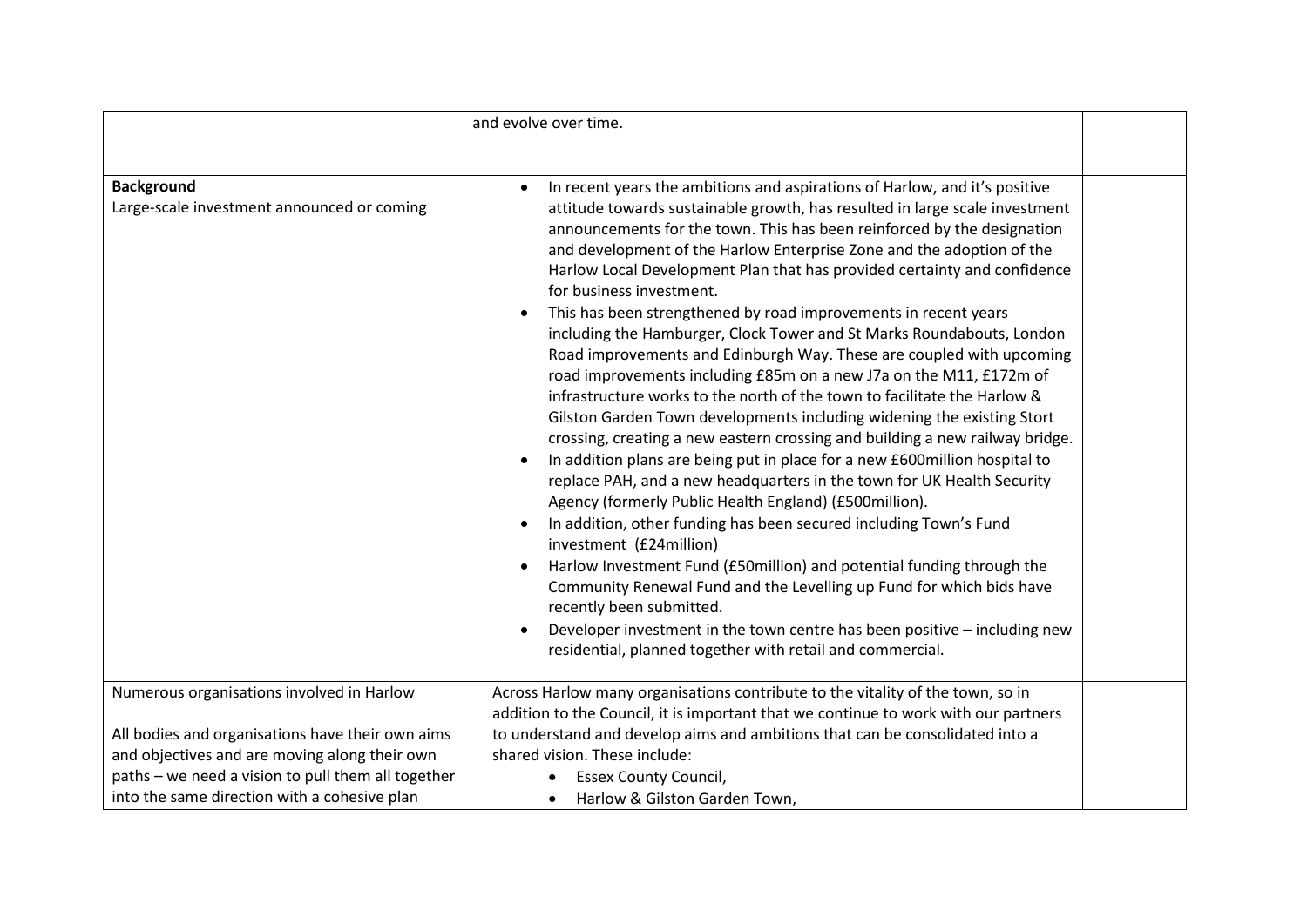|                                                                                                                          | Harlow Growth Board,<br>Harlow Chamber of Commerce,<br>UK Innovation Corridor,<br>Epping Forest District, East Herts District Councils and Hertfordshire<br>County Council are also key players in the town moving forward                                                                                                                                                                                                                                                                                                                                                                                                                                                                                                                                                                                                              |  |
|--------------------------------------------------------------------------------------------------------------------------|-----------------------------------------------------------------------------------------------------------------------------------------------------------------------------------------------------------------------------------------------------------------------------------------------------------------------------------------------------------------------------------------------------------------------------------------------------------------------------------------------------------------------------------------------------------------------------------------------------------------------------------------------------------------------------------------------------------------------------------------------------------------------------------------------------------------------------------------|--|
| <b>Vision</b><br>Looking forward from now until Harlow at 100<br>(2047), which is almost two Development Plan<br>periods | What is happening in Harlow now and the elements we can comfortably predict<br>should be used as a basis for a unified cohesive vision for the town and its hinterland,<br>so all agencies and stakeholders are working towards the same goals, in the same<br>direction, and to the same timetable.                                                                                                                                                                                                                                                                                                                                                                                                                                                                                                                                    |  |
|                                                                                                                          | <b>Vision Statement</b><br>Harlow Council has an ambitious Vision for its future. Looking forward Harlow will be a<br>place of aspiration, innovation and prosperity for all. The town has faced challenging<br>times recently, especially due to the impact of the COVID 19 pandemic on residents<br>and businesses alike but through the vision set out in the Town Plan the Council will<br>ensure a sound platform is in place to aid Harlow's recovery and its future<br>development and success. The Council intends to develop a vision set out in the<br>overarching Town Plan that will provide a long term framework for the growth and<br>regeneration of the town until 2047, drawing on what has been planned and achieved<br>to date, which will evolve and develop over time to reflect our ambition and<br>aspirations. |  |
|                                                                                                                          | By 2047:<br>Harlow will continue to grow and prosper<br>Regeneration will continue at pace where needed<br>Growth & prosperity will go hand in hand and the town centre will be a<br>competitive retail centre and a place to work, live and spend leisure time<br>Harlow will have grown significantly as the Gilston Garden Town villages                                                                                                                                                                                                                                                                                                                                                                                                                                                                                             |  |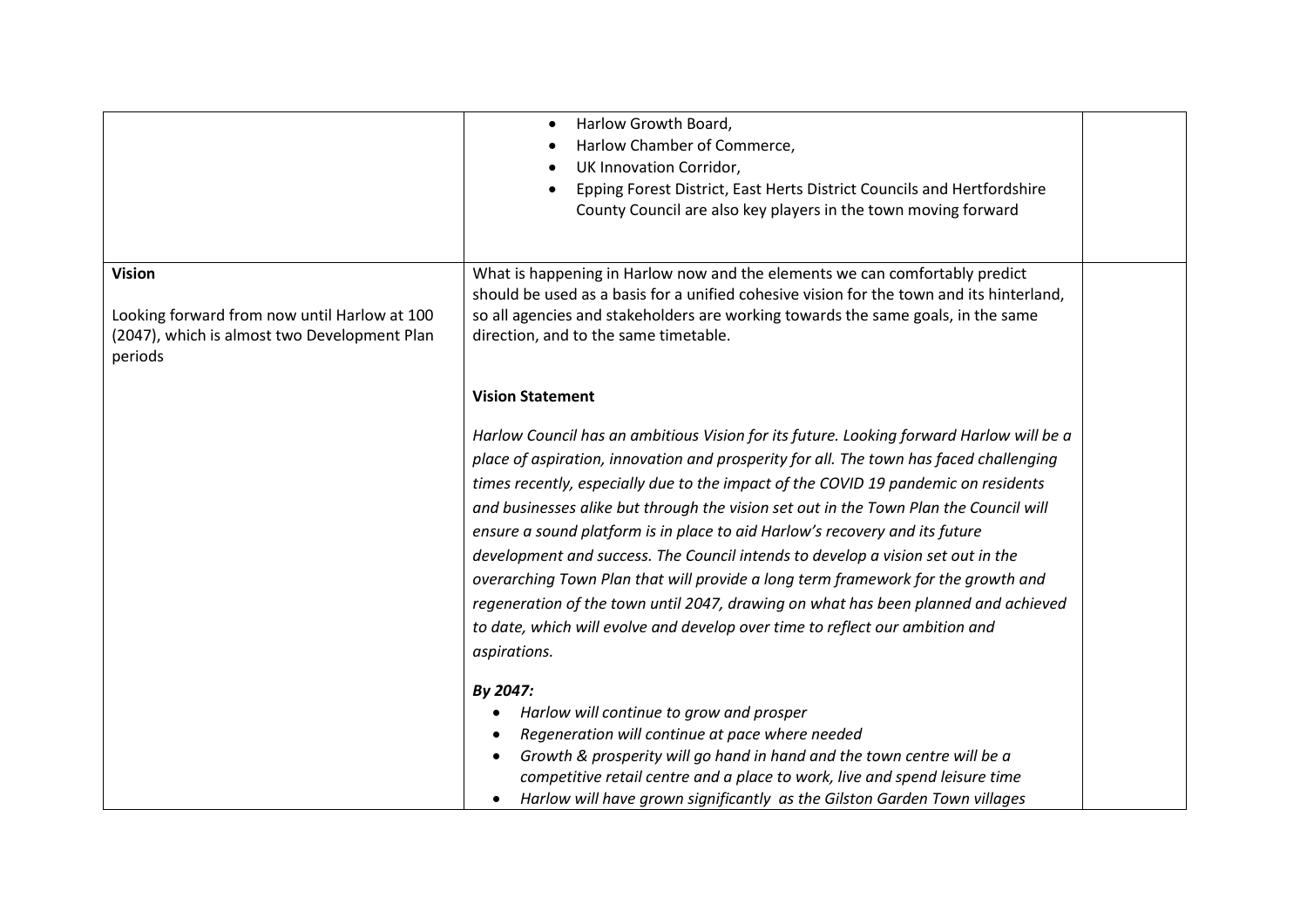| Growth | further expand and by other developments to the east, west and south of the<br>town<br>Harlow will have an excellent reputation due to its position as the heart of the<br>UK Innovation Corridor creating the basis for sustained business investment<br>Harlow will be at the centre of administration for the 'Greater Harlow' area<br>$\bullet$<br>Growth will be sustainable, planned and integrated with the existing town<br>Growth will continue to be underpinned by Gibberd's principles<br>Growth will be matched by social and physical infrastructure at pace with new<br>development<br>Growth will continue to be managed by good governance and planning<br>٠<br>Harlow will be a beacon for sustainable development and beautiful design<br>New buildings in Harlow will be recognised for being exemplary in terms of<br>mitigating against and adapting to climate change, while existing buildings will<br>have been retrofitted to ensure they are also playing their part<br>Harlow will have an enviable sustainable transport network which will have<br>brought about significant modal shift so that residents will be able to move<br>around the town sustainably, by walking, cycling and by exemplar public<br>transport systems<br>Measures will be developed and implemented to address climate change<br>New business will be wanting to locate in Harlow, taking advantage of its<br>location and facilities<br>Harlow will be a world class digital area with ultra-fast broadband linking<br>seamlessly with residents, transport, business<br>The Green Wedge and Green Finger network, as well as biodiversity assets, will<br>have been retained and maintained to ensure Harlow's continued status as a<br>'green' town<br>In the short to medium term Harlow will continue to grow reflecting the growth set |  |
|--------|------------------------------------------------------------------------------------------------------------------------------------------------------------------------------------------------------------------------------------------------------------------------------------------------------------------------------------------------------------------------------------------------------------------------------------------------------------------------------------------------------------------------------------------------------------------------------------------------------------------------------------------------------------------------------------------------------------------------------------------------------------------------------------------------------------------------------------------------------------------------------------------------------------------------------------------------------------------------------------------------------------------------------------------------------------------------------------------------------------------------------------------------------------------------------------------------------------------------------------------------------------------------------------------------------------------------------------------------------------------------------------------------------------------------------------------------------------------------------------------------------------------------------------------------------------------------------------------------------------------------------------------------------------------------------------------------------------------------------------------------------------------------------------------------------------------------------------------------------|--|
|        | out in the Harlow Local Development Plan with over 9,200 new homes planned to<br>meet the town's identified need until 2033, together with land for businesses to grow,<br>supported by a range of infrastructure. But we need to look beyond that date and<br>determine the nature and shape of future growth to 2047 and how it should be                                                                                                                                                                                                                                                                                                                                                                                                                                                                                                                                                                                                                                                                                                                                                                                                                                                                                                                                                                                                                                                                                                                                                                                                                                                                                                                                                                                                                                                                                                          |  |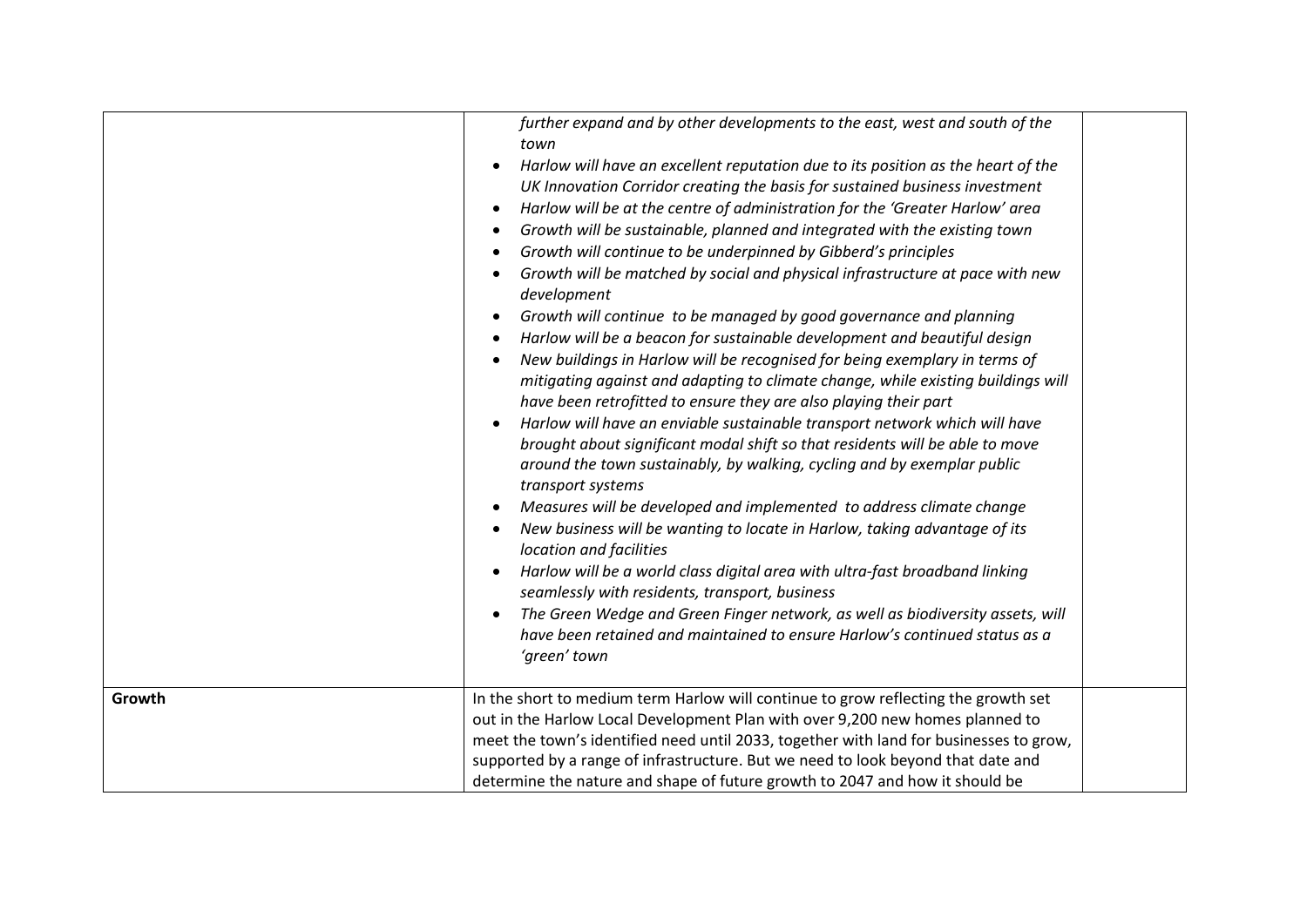|                          | delivered.                                                                                                                                                                                                                                                                                                                                                                                                                                                                                                                                                                                                                                                                                                                                                                                                                                                                                                                                                                                                                                                                                                                                                                                                                                                                                     |  |
|--------------------------|------------------------------------------------------------------------------------------------------------------------------------------------------------------------------------------------------------------------------------------------------------------------------------------------------------------------------------------------------------------------------------------------------------------------------------------------------------------------------------------------------------------------------------------------------------------------------------------------------------------------------------------------------------------------------------------------------------------------------------------------------------------------------------------------------------------------------------------------------------------------------------------------------------------------------------------------------------------------------------------------------------------------------------------------------------------------------------------------------------------------------------------------------------------------------------------------------------------------------------------------------------------------------------------------|--|
|                          | Growth is planned for south and west of Harlow, which is in the adjoining Epping<br>district and largely beyond our control - we will seek to secure the right infrastructure<br>(including social) solutions for these developments as the development moves<br>forward, so the impact upon our town is minimised, and actively oppose development<br>if it does not meet our criteria.                                                                                                                                                                                                                                                                                                                                                                                                                                                                                                                                                                                                                                                                                                                                                                                                                                                                                                       |  |
|                          | New communities will be integrated with the existing town through sustainable<br>connections, and where possible bring positives benefits to Harlow residents through<br>access to community facilities and other infrastructure                                                                                                                                                                                                                                                                                                                                                                                                                                                                                                                                                                                                                                                                                                                                                                                                                                                                                                                                                                                                                                                               |  |
|                          | To ensure the effective and meaningful integration of these developments with<br>Harlow, the Council will lobby for boundaries to be amended to encompass all these<br>developments within the district to provide logical governance.                                                                                                                                                                                                                                                                                                                                                                                                                                                                                                                                                                                                                                                                                                                                                                                                                                                                                                                                                                                                                                                         |  |
| Placeshaping/placemaking | As the growth of Harlow continues, significant opportunities arise to ensure<br>something fantastic is created to provide a lasting legacy, that the town is somewhere<br>where people want to live, work in and spend their leisure time:<br>The Garden City principles, and use of Harlow's new Design Guide, in new<br>$\bullet$<br>developments in the HGGT will contribute greatly to ensuring that new<br>residential and commercial buildings in Harlow are beautiful, energy-efficient,<br>safe and appealing to residents and visitors<br>New buildings in the town centre will include innovate design techniques,<br>such as green walls, roof-top gardens, use of buildings for renewable energy<br>production (e.g. small wind turbines) and surrounding streets which work<br>with, rather than against, the new buildings<br>New development will be adaptable so that it can change its use in the future<br>Surveillance and safety will be a key priority, so residents and visitors feel safe<br>$\bullet$<br>to be in the area, even at night and during other relatively quiet periods<br>The Covid-19 pandemic has highlighted the importance of residents having<br>easy access to open spaces, so provision of open space in new developments<br>will be a key element |  |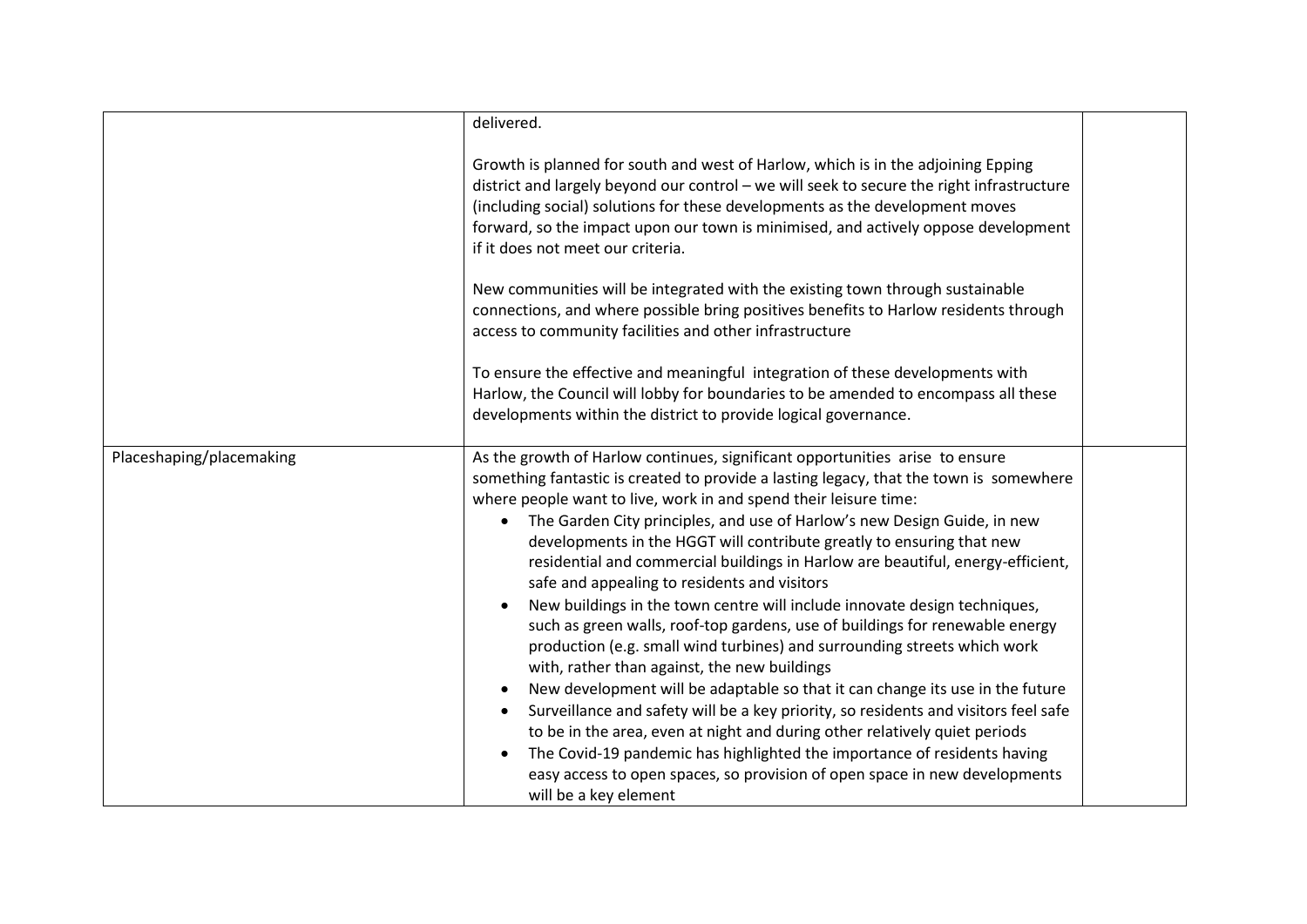|                            | The Sustainable Transport Corridors, as well as enhancements to the existing<br>$\bullet$<br>footpaths, cyclepaths and bridleways, will deliver a modal shift in transport<br>use<br>Sir Frederick Gibberd's original principles for the former New Town will be<br>$\bullet$<br>retained, so the Green Wedges, Green Fingers and other open spaces will be<br>maintained, plus facilities will be within walking distance for residents.                                                                                                                                                                                                                                                                                                                                                                                                                                                                                                                                                                                                                                                                                                                                                                                                                                                                                                                                                                                                        |  |
|----------------------------|--------------------------------------------------------------------------------------------------------------------------------------------------------------------------------------------------------------------------------------------------------------------------------------------------------------------------------------------------------------------------------------------------------------------------------------------------------------------------------------------------------------------------------------------------------------------------------------------------------------------------------------------------------------------------------------------------------------------------------------------------------------------------------------------------------------------------------------------------------------------------------------------------------------------------------------------------------------------------------------------------------------------------------------------------------------------------------------------------------------------------------------------------------------------------------------------------------------------------------------------------------------------------------------------------------------------------------------------------------------------------------------------------------------------------------------------------|--|
| Housing strategy           | We want to be able to provide a wide range of housing to meet the needs of our<br>residents, including market housing and a range of affordable options<br>Whilst current policy seeks 30% affordable housing, with a mix of tenures, the Council<br>should consider social housing and First Homes with the Council as a developer and<br>facilitator.<br>An overarching housing strategy will be developed to consider this, setting out<br>specific aspirations and then how they will be delivered over the period                                                                                                                                                                                                                                                                                                                                                                                                                                                                                                                                                                                                                                                                                                                                                                                                                                                                                                                           |  |
| Model shift/climate change | Climate change is a huge issue. We need to do all we can to minimise our carbon<br>footprint. Harlow Council intends being an exemplar in tackling climate change and<br>commits to achieving Net Zero carbon emissions in advance of Government targets<br>and potential seeking to achieve negative carbon status.<br>Sustainability in development: new buildings will, in accordance with the<br>forthcoming revised Harlow Design Guide SPD, be able to mitigate against<br>and adapt to the effects of climate change. This can be achieved in a<br>number of innovative ways, including basic site design which ensures<br>habitable rooms are south-facing (where possible) with deciduous trees<br>which let in sunlight during the winter but provide shading in the summer.<br>Buildings themselves can be designed in various ways to ensure they<br>benefit as much as possible from passive heating, cooling and ventilation,<br>which in turn reduces the carbon footprints and energy costs of buildings<br>when they are in use.<br>Sustainability in transport: Car use will remain, albeit it at a lower level and<br>using cars which are predominantly electric or powered by hydrogen fuel.<br>Policies and proposals will be in place to encourage people to change to<br>electric and/or hybrid, and to get them out of cars onto bicycles and on<br>foot, making use of the excellent footpath, cyclepath and bridleway |  |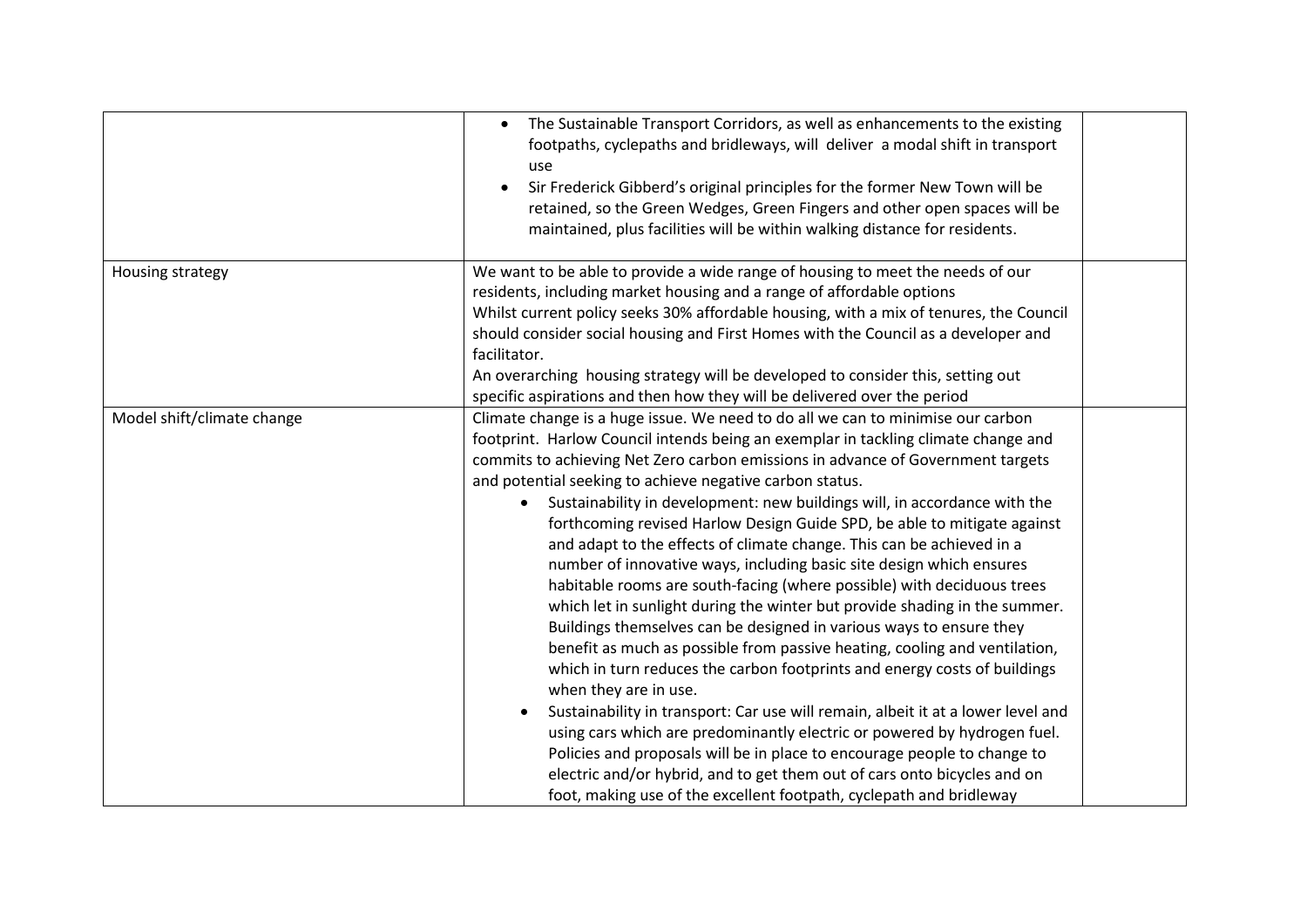|                              | network already in place in Harlow, much of which is located in the town's             |  |
|------------------------------|----------------------------------------------------------------------------------------|--|
|                              | Green Wedges and Green Fingers. Programmes are being developed to                      |  |
|                              | encourage use of eBikes and eScooters, as well as enhancements to the                  |  |
|                              | cycle network, can also be used to assist with this. The Council is                    |  |
|                              | committing to delivering exemplar standards in its renewal of the                      |  |
|                              | pedestrian and cycling networks across the town.                                       |  |
|                              | HGGT is currently devising a Transport Strategy for the garden town. We will take it   |  |
|                              | one step further and outline how we are going to deliver model shift and address       |  |
|                              | climate change but still enable residents to use their cars when they need to.         |  |
| Transport infrastructure     | Sustainable Transport Corridors will be integral to the aim to secure modal shift and  |  |
|                              | these will be in place when the new homes are built.                                   |  |
|                              | There is a necessity for a clean, modern, reliable, frequent and affordable transport  |  |
|                              | system, perhaps using electric or hydrogen-fuelled buses, for the benefit of new and   |  |
|                              | existing residents and visitors for both leisure and work/commuting purposes.          |  |
|                              | As with above, we will work with HGGT and ECC to extend the transport network and      |  |
|                              | facilitate how the improvements are going to be delivered and when.                    |  |
| <b>Transport connections</b> | Harlow needs better external connections as it grows. Looking forward, and in          |  |
|                              | addition to the measures that are currently being developed, other initiatives will be |  |
|                              | considered including:                                                                  |  |
|                              | A possible extension of the Central Line to Harlow                                     |  |
|                              | Lobbying to extend London Transport zones to Harlow<br>$\bullet$                       |  |
|                              | Examining connectivity to CrossRail 2<br>$\bullet$                                     |  |
|                              | Promoting Four-tracking of the mainline to Stansted                                    |  |
|                              | Working collaboratively with Hertfordshire and Essex County Councils in the            |  |
|                              | development of HERT (Herts and Essex Rapid Transit system)                             |  |
|                              | Securing Public Transport links to Epping Underground station upgraded as              |  |
|                              | part of the STC                                                                        |  |
|                              | We will outline our specific aspirations in terms of external transport links and then |  |
|                              | lobby to be included and for investment to make them happen.                           |  |
| <b>Town Centre</b>           | Key part of our growing town - need to have a vibrant and modern heart                 |  |
|                              | which can compete successfully with other retail centres in the area, such as          |  |
|                              | surrounding towns and large shopping centres. We have ambitious plans for              |  |
|                              | regeneration and reinvigorating our town centre                                        |  |
|                              |                                                                                        |  |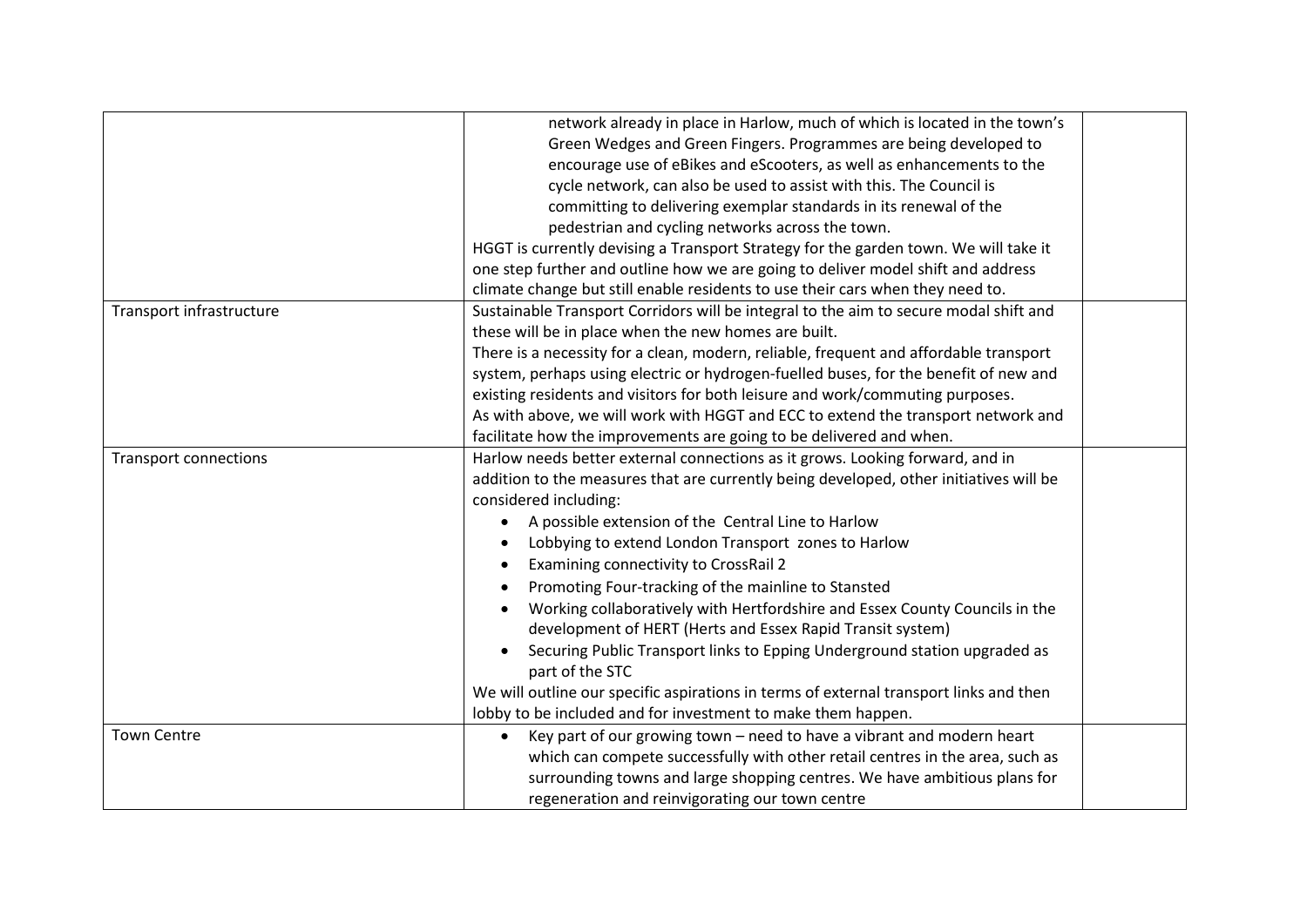|                       | Residential growth will bring vibrancy, increased spending, increased<br>$\bullet$<br>investment, higher levels of activity and a new night-time economy<br>A Master Plan for the town centre is currently being worked on to define what<br>$\bullet$<br>we want, which will lead to the Town Centre Action Plan. Height will be a key<br>consideration with the anticipation that the regeneration will include new tall<br>buildings. Housing type/tenure to be considered.<br>The emerging strategy is a series of 'quarters' and 'corridors', for example a<br>$\bullet$<br>Cultural Quarter around the Playhouse and new developments there, a retail<br>corridor running north from the Water Gardens to Sainsbury's and an<br>entertainment and hospitality quarter around the market Square going west. |  |
|-----------------------|------------------------------------------------------------------------------------------------------------------------------------------------------------------------------------------------------------------------------------------------------------------------------------------------------------------------------------------------------------------------------------------------------------------------------------------------------------------------------------------------------------------------------------------------------------------------------------------------------------------------------------------------------------------------------------------------------------------------------------------------------------------------------------------------------------------|--|
| Stewardship           | These will be detailed in future policy documents, including the masterplan.<br>You cannot have an urban area of the proposed size which is run by three district and<br>two county councils. It is not practical. There will have to be some rationalisation to<br>ensure a unified and consistent approach to governance.<br>We will aim to lobby for a boundary change to encompass HGGT                                                                                                                                                                                                                                                                                                                                                                                                                      |  |
| Leisure / open spaces | Harlow was built with a network of open spaces which has evolved into the Green<br>Wedges and Green Fingers which the town greatly benefits from today. The expansion<br>of the town will continue to be along the same lines as designed by Sir Frederick<br>Gibberd. This means the existing GW/GF network will be enhanced and maintained,<br>with encouraged greater use of the footpaths, cycleways and bridleways which run<br>through the network. Biodiversity assets, many of which are Local Wildlife Sites, will<br>continue to be afforded protection, and new ones will be designated where<br>appropriate.                                                                                                                                                                                         |  |
|                       | The Council will review existing leisure facilities, including sports pitches and playing<br>fields, to ensure that they meet the requirements of the town and its increased<br>population.                                                                                                                                                                                                                                                                                                                                                                                                                                                                                                                                                                                                                      |  |
|                       | Aside from open space based leisure, the arts in Harlow will become a key attractor<br>and the town will capitalise upon its Sculpture Town status through increased national<br>recognition for our cultural assets. As part of the work on a town centre masterplan<br>and other policy documents, the provision of a new theatre that can attract large                                                                                                                                                                                                                                                                                                                                                                                                                                                       |  |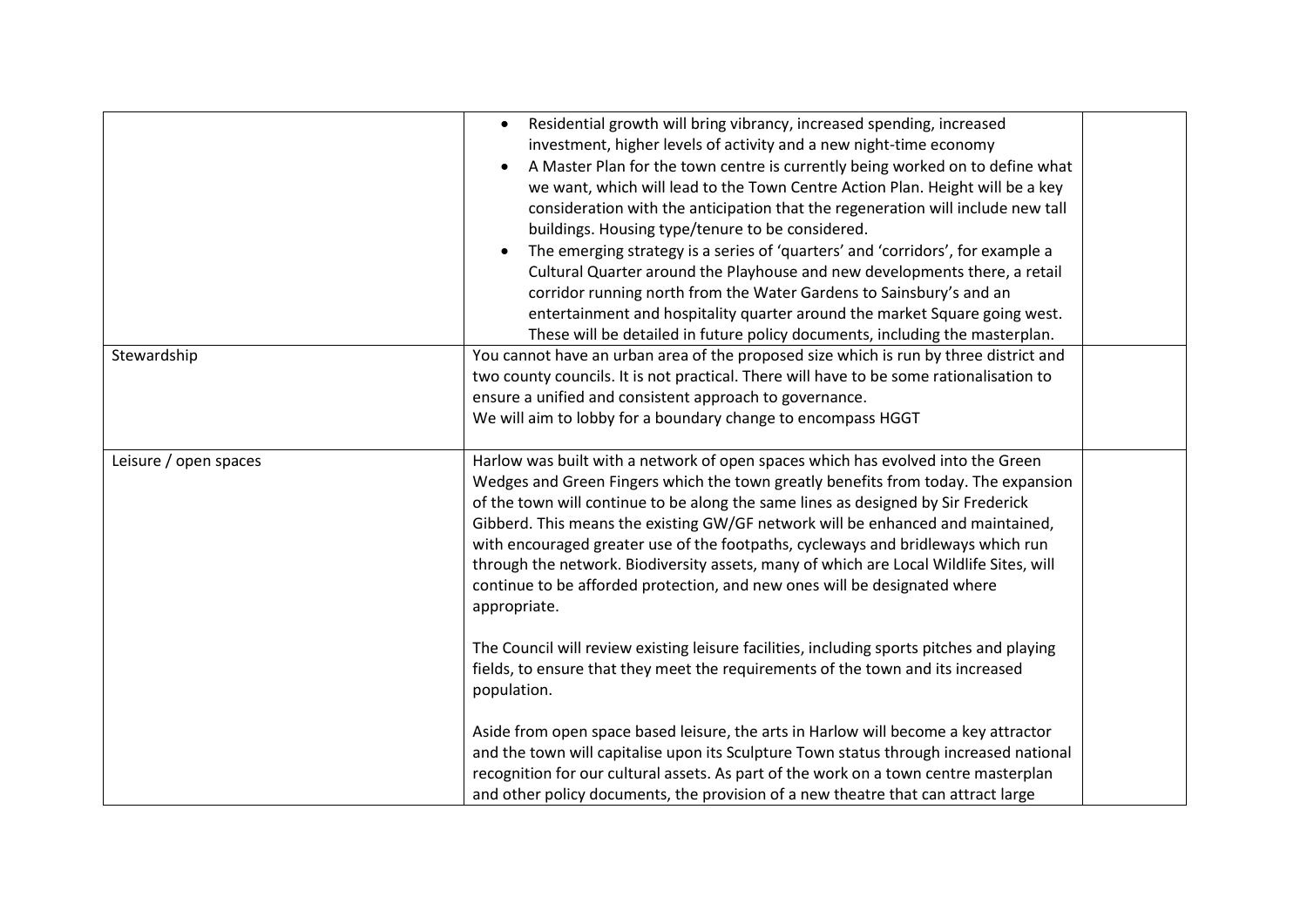|                              | touring west end shows or concerts will be explored.                                      |  |
|------------------------------|-------------------------------------------------------------------------------------------|--|
| Health & Wellbeing           | Health and wellbeing of residents is paramount, highlighted by the Covid-19               |  |
|                              | pandemic, and it will be built into all plans for development going forward. With the     |  |
|                              | UK Health Security Agency (formerly Public Health England) coming to Harlow and a         |  |
|                              | brand new hospital being developed, we have an opportunity to further embed health        |  |
|                              | and wellbeing into our town's developments and services.                                  |  |
| Library strategy             | With a growing town we need to ensure all residents can access library services, while    |  |
|                              | considering what services libraries provide and what their future role is in the          |  |
|                              | community. We need to develop a long term strategy with ECC so that we can meet           |  |
|                              | the town's needs.                                                                         |  |
|                              | Upgrade of the existing town centre library is about to start and will run in parallel to |  |
|                              | conversations to the longer term needs.                                                   |  |
| Harlow & Gilston Garden Town | After many years of planning, the next phase of the HGGT will be its delivery. HDC will   |  |
|                              | take a lead role, given its location at the heart of the HGGT, and will continue to be    |  |
|                              | key in the moulding of our town going forward. HGGT board will become smaller and         |  |
|                              | more focused on delivery and strategic co-ordination. and the development of a            |  |
|                              | legacy trust to take care of stewardship. Aim is to have the whole town run by as         |  |
|                              | simple system as possible - not multiple trusts, community groups, councils, etc          |  |
| <b>Harlow Growth Board</b>   | This has achieved a good job of partnership working in the town, mainly around bids       |  |
|                              | for Government money such as the Towns and Levelling Up funds.                            |  |
|                              |                                                                                           |  |
| Procurement                  | Harlow Council will become an exemplar of public procurement building in social           |  |
|                              | value wherever possible. This will include local employment and skills, local supply      |  |
|                              | chains and local investment. Use of anchor organisations to roll-out this example to      |  |
|                              | private sector.                                                                           |  |
| <b>Promoting Harlow</b>      | Something pretty spectacular is happening in our town. Where else have five district      |  |
|                              | and county authorities, plus numerous organisations and developers, got together and      |  |
|                              | co-operated to develop a massively ambitious garden town? What is being done is           |  |
|                              | ground breaking. We are the leading modern garden town and many are watching              |  |
|                              | what we are doing to use as a template for when they bring forward their garden           |  |
|                              | towns. We need to be shouting about this across the country, putting Harlow on the        |  |
|                              | map.                                                                                      |  |
|                              |                                                                                           |  |